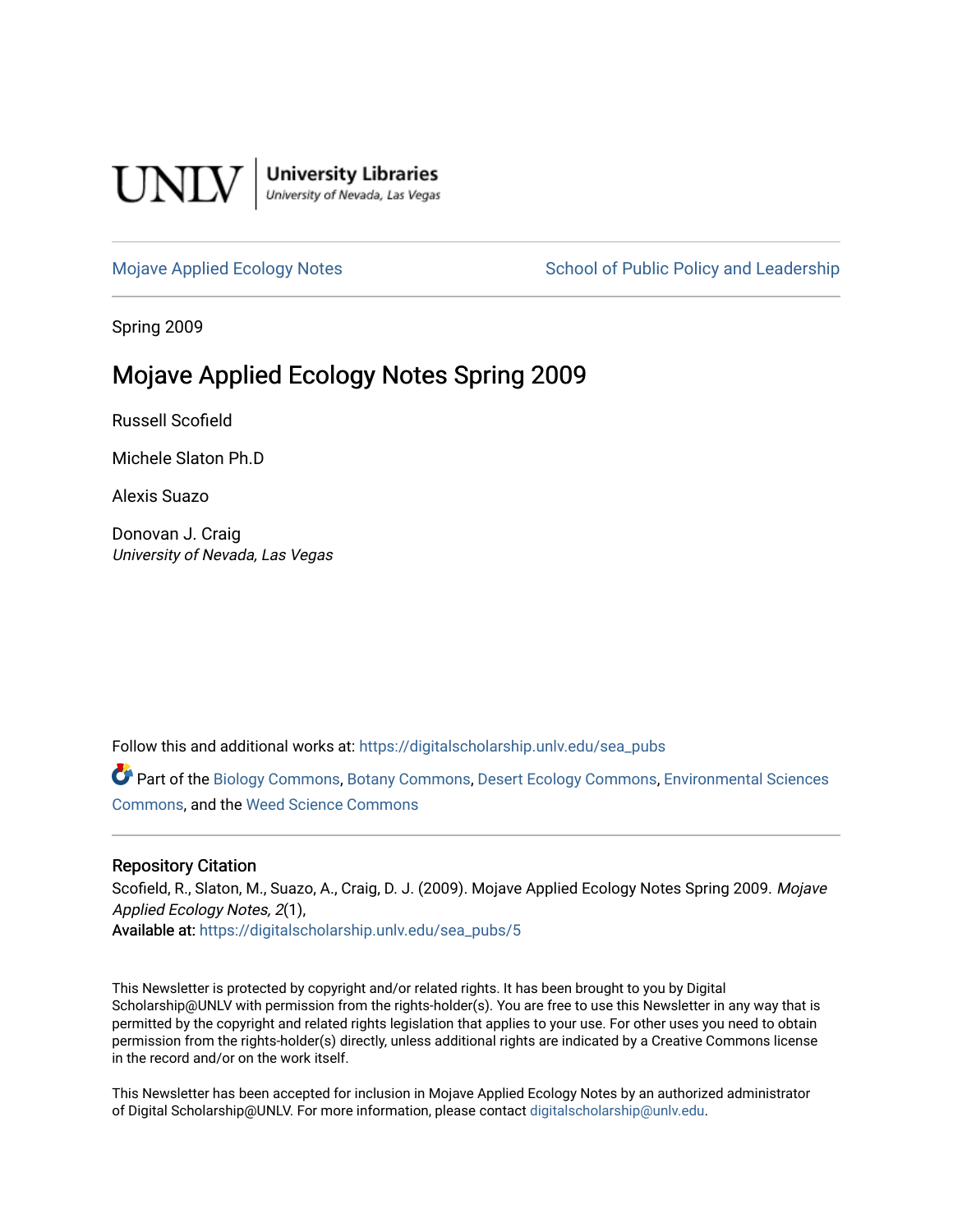Spring 2009

Volume 2, Issue 1 Guest contributor: Russell Scofield, U.S. Department of Interior Coordinator

# California Desert Managers Group

russell\_scofield@ca.blm.gov

The California desert: home to more than 100 sensitive, threatened, or endangered species; three national park units; 10 state parks; 83 BLM-managed wildernesses; and about 75 percent of the designated critical habitat for the threatened desert tortoise. Resource conflicts abound with the need for expanded military training, renewable energy development, additional wilderness proposals, tortoise recovery, recreation, and a strong desert constituency. Now more than ever, it is crucial for agencies to make decisions based on sound science.

The Desert Managers Group (DMG) is a partnership between federal, state, and local resource managers within California who share the vision of working together to conserve and enhance the California desert for current and future generations. Because of the many range-wide issues within the Mojave Desert, the DMG is ideally suited to foster and coordinate research. As an example, the DMG coordinated the development of the springs monitoring database. Protocols were developed by the Desert Research Institute under contract with the National Park Service Vital Signs program. The result was a common set of protocols and a common database, which agencies can use to learn more about springs in the Mojave.

Another project of the DMG is the sharing of spatial data among agencies. The U.S. Army, through funding provided by a Legacy grant, established the Mojave Desert Ecosystem Program (MDEP) and the webpage http://www.mojavedata.gov that hosts data layers provided by many agencies participating in DMG. MDEP also provides much of the data processing for the interagency range-wide line distance sampling for the tortoise.

DMG is working with researchers in the U.S. Geological Survey and academia to identify projects that will provide resource managers with the vital information needed to make informed land-use decisions. There is a need of additional habitat modeling for rare or sensitive species. Little is known about wildlife corridors within the desert. And how will climate change affect the habitats we are currently protecting?

In addition to coordinating research and monitoring, DMG coordinates many implementation projects such as habitat restoration, desert tortoise recovery, and conservation land acquisitions. DMG also is actively involved in the coordination of renewable energy programs within the desert.

Please visit http://www.dmg.gov to learn more about the DMG and its partner agencies.



| <b>Monitoring in Death Valley</b><br><b>National Park</b> | 7 |
|-----------------------------------------------------------|---|
| 492 Undergraduate<br>Research Symposium                   | 3 |
| Sahara mustard research                                   |   |
| Joint Fire Science Update                                 |   |

Mojave Applied Ecology Notes

Mojave Aplied

Ecology Note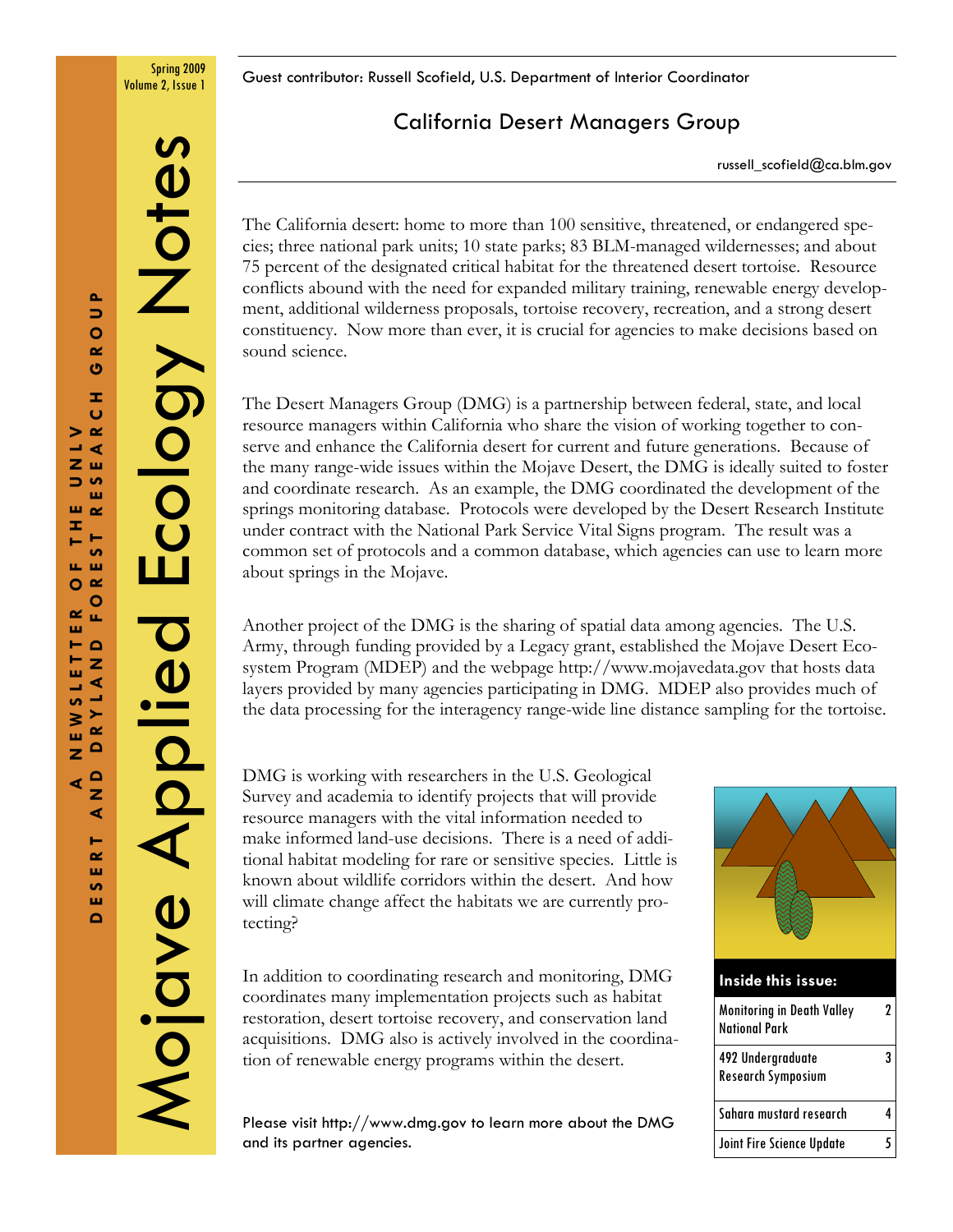# Desert and Dryland Forest Research Group

University of Nevada -Las Vegas 4505 Maryland Parkway Las Vegas, Nevada 89154-2040

#### RESEARCH STAFF

Dianne Bangle, Research Assistant Lindsay Chiquoine, Research Assistant Donovan Craig, Research Assistant Jill Craig, Weed Sentry Coordinator Adria DeCorte, Graduate Assistant Teague Embry, Botanist Cayenne Engel, Research Associate Ruben Ibarra, Undergraduate Assistant Amber Lee, Undergraduate Assistant Kate Prengaman, Botanist Gary Reese, Botanist Chris Roberts, Graduate Student Alexis Suazo, Research Assistant Sarah Schmid, Botanist Peter Van Linn, Graduate Student

PROGRAM MANAGER

Scott Abella, Ph.D. scott.abella@unlv.edu

## Mojave Applied Ecology Notes www.unlv.edu/staff/cengel/DDFRGHome.htm

Spring 2009 Volume 2, Issue 1

Editor: Jill Craig jill.craig@unlv.edu

Mojave Applied Ecology Notes is a newsletter published quarterly by the UNLV Desert and Dryland Forest Research Group. We specialize in working with resource managers to address key information needs for management through applied research. Submissions to the editor are welcome. We reserve the right to edit all article submissions.

Guest contributor: Michéle R. Slaton, Ph.D., Botanist, Death Valley National Park

# Vegetation Monitoring in Death Valley National Park

At 3.4 million acres, Death Valley is home to 146 special status plant species, and 11 distinct mountain ranges with up to 11,000 ft. elevation gain. Against this backdrop of biological and physical diversity, Park staff have initiated several vegetation inventory and monitoring studies. The questions we pursue related to native vegetation management fall generally into two categories: 1) individual populations and 2) vegetation communities. Each type of study offers insight into the other; explanations for phenomena in one locality are often found by looking at the broader landscape.

Vegetation studies differ significantly in methodology, and are determined by species' life histories and distributions. Figure 1 illustrates three Park monitoring studies for rare plants, plus the locations of 200 plant community plots. Widely spaced Eureka dunegrass that occurs across nearly 6 square miles is monitored using large plots; Death Valley blue-eyed grass, limited to spring areas, is monitored on a finer scale; rock lady, constrained to vertical cliffs, is monitored by complete population census. Plant community inventory and monitoring plots are designed to capture species diversity and composition in moderately sized areas. This type of variety in study design is common, and its observation is nothing new- but it's important to reflect upon its significance when designing studies, developing databases, and sharing data.

(Continued on page 3)

# ENV 492 Undergraduate Research Symposium

Scott Abella, Ph.D.

In spring semester since January, UNLV Environmental Studies and Biology students in ENV 492 (Undergraduate Research) have conducted a wide variety of ecological research projects. Projects range from insect community inventories to monitoring post-fire plant recovery at Red Rock Canyon and testing carbon addition as a tool for reducing exotic plants. Findings of these research projects may be of interest to faculty and students at UNLV, resource managers in the Mojave Desert, and interested citizens of the Las Vegas community. All of the projects are intended to supply ecological information with practical applications for conservation and resource management. This course is being taught by Scott Abella with Alex Suazo, Donovan Craig, and Cayenne Engel, all of whom are mentoring the students in their research projects.

A total of 12 student projects are ongoing. The students will be presenting the projects at the end of the semester on May 4, beginning at 12:00 noon, in UNLV's brand-new Greenspun Building. If you are interested in attending the symposium, please email dottie.shank@unlv.edu for directions and information on parking.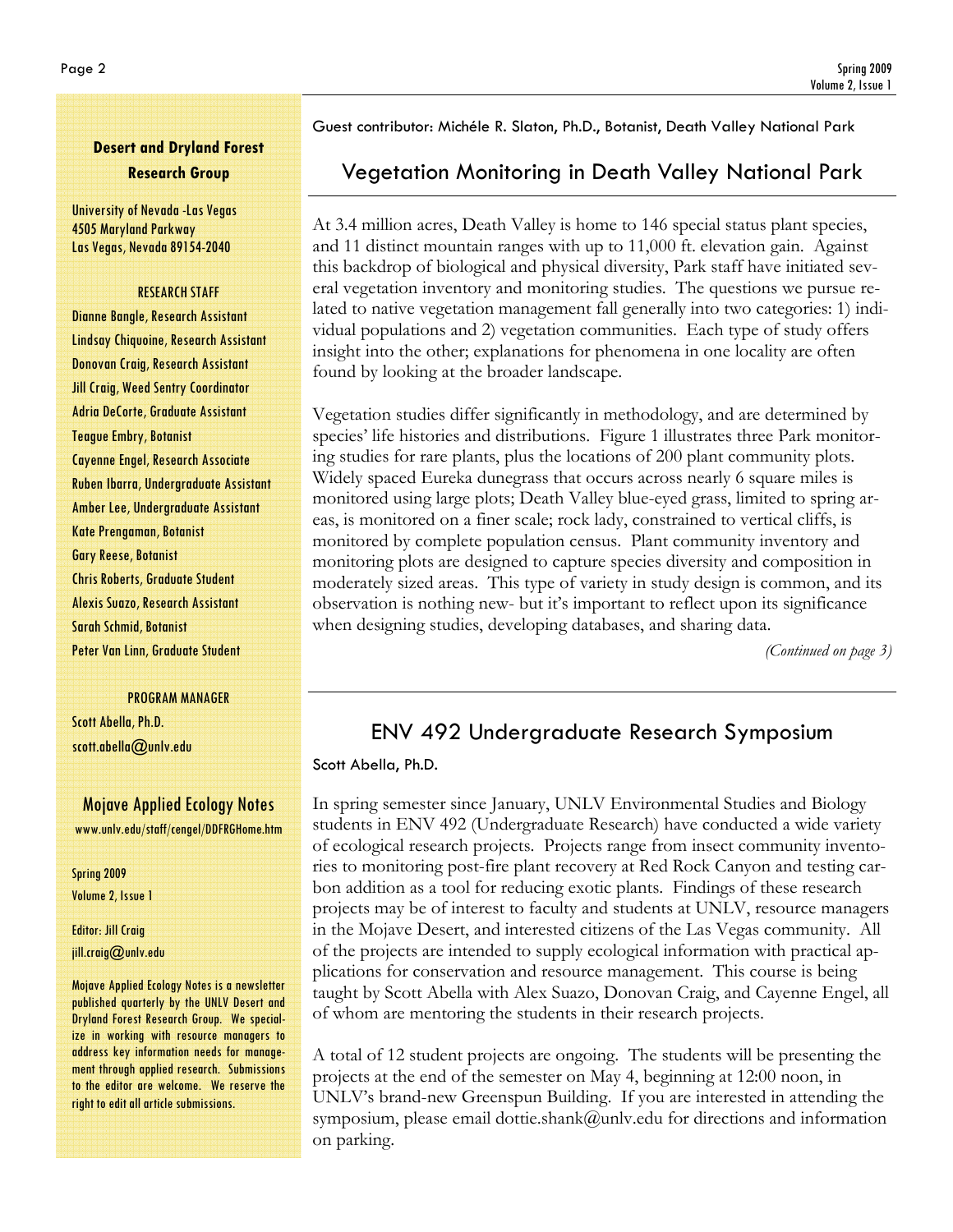#### MOJAVE APPLIED ECOLOGY NOTES

### Vegetation Monitoring (Continued from page 2)

At first glance, it's obvious that Death Valley's rare plants are embedded in a sea of study sites of plant communities; seemingly isolated populations invariably interact with their neighboring communities. In the context of climate change, some plant populations may be able to migrate into surrounding areas. Others, which are constrained to specific substrates, may not have that opportunity. Ongoing monitoring at fine and broad scales will enable us to answer some of these questions and anticipate and manage changes in these interwoven populations and communities.

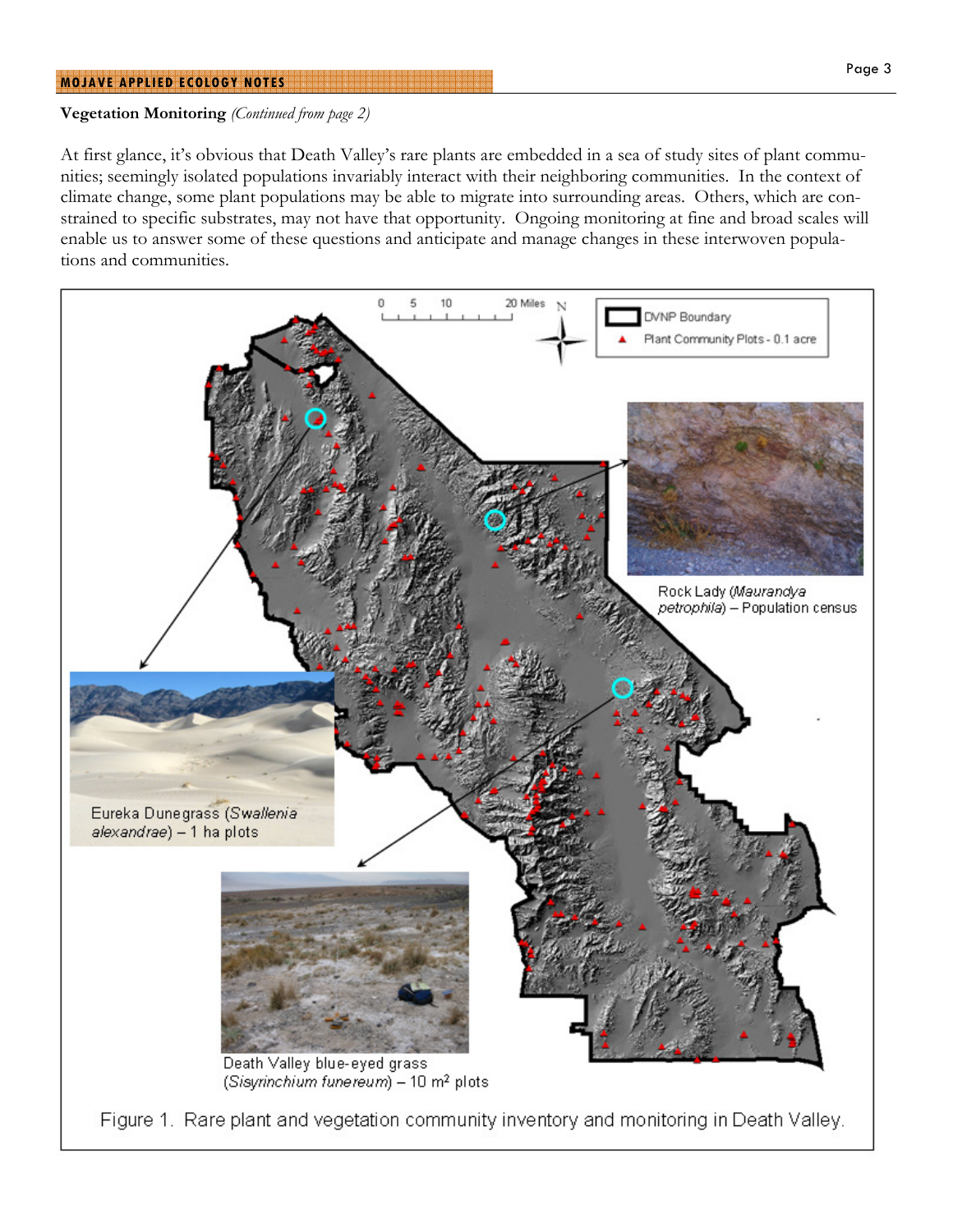# Response of Sahara mustard (Brassica tournefortii) to water addition and soil disturbance

### Alexis A. Suazo, Research Assistant alex.suazo@unlv.edu

Invasive exotic species can have a significant impact on the structure, function, and diversity of ecological communities. Understanding factors that influence the susceptibility of plant communities to invasion has direct implications for designing effective management approaches. Currently there is no established general theory of community invasibility, but a theory based on increased resource availability has been successful in explaining exotic plant invasions.

Sahara mustard *(Brassica tournefortii)* is one of the top exotic invasive species spreading through the Mojave and lower Sonoran Deserts. In arid environments, water availability is an important resource in controlling the emergence and survival of winter annual plants. Therefore, in patches where water availability is high, annual plant density should be high. As a winter annual, Sahara mustard should benefit from this type of condition. In collabora-



Figure 1. Mean (±SE) number of Sahara mustard seedlings in experimental patches.



Figure 2. Mean (±SE) number of Sahara mustard seeds in the interspaces (open) and under shrubs (shrub) microhabitats.

tion with Jessica E. Spencer, E. Cayenne Engel and Scott R. Abella, I experimentally tested this idea by creating habitat patches conducive to Sahara mustard invasion. Experimental patches consisted of water addition, soil disturbance, and their factorial combination. Patches were located at five sites scattered throughout Lake Mead National Recreation Area. Site selection was based on past Sahara mustard infestation; therefore, we assumed that Sahara mustard seed was present in the soil seed bank.

Figure 1 shows Sahara mustard seedling density in experimental patches. Water additions did not have a positive effect on seedling emergence. In 2009, watered plots had the lowest seedling density when compared to other treatments. Figure 2 shows Sahara mustard seed density in the interspaces and under shrub microhabitats as a function of time. Seed density is consistently higher in under shrub microhabitat suggesting that Sahara mustard invasion at our study sites may be regulated by a combination of factors (e.g. soil temperature, light, and facilitation by native shrubs by creating favorable microhabitats). Water availability by itself did not influence seedling emergence. Future studies could investigate how different temperature regimes and water availability affect Sahara mustard establishment. Understanding the mechanisms of exotic plant invasions is particularly important given current trends and predictions about the effects of climate change for the southwestern US.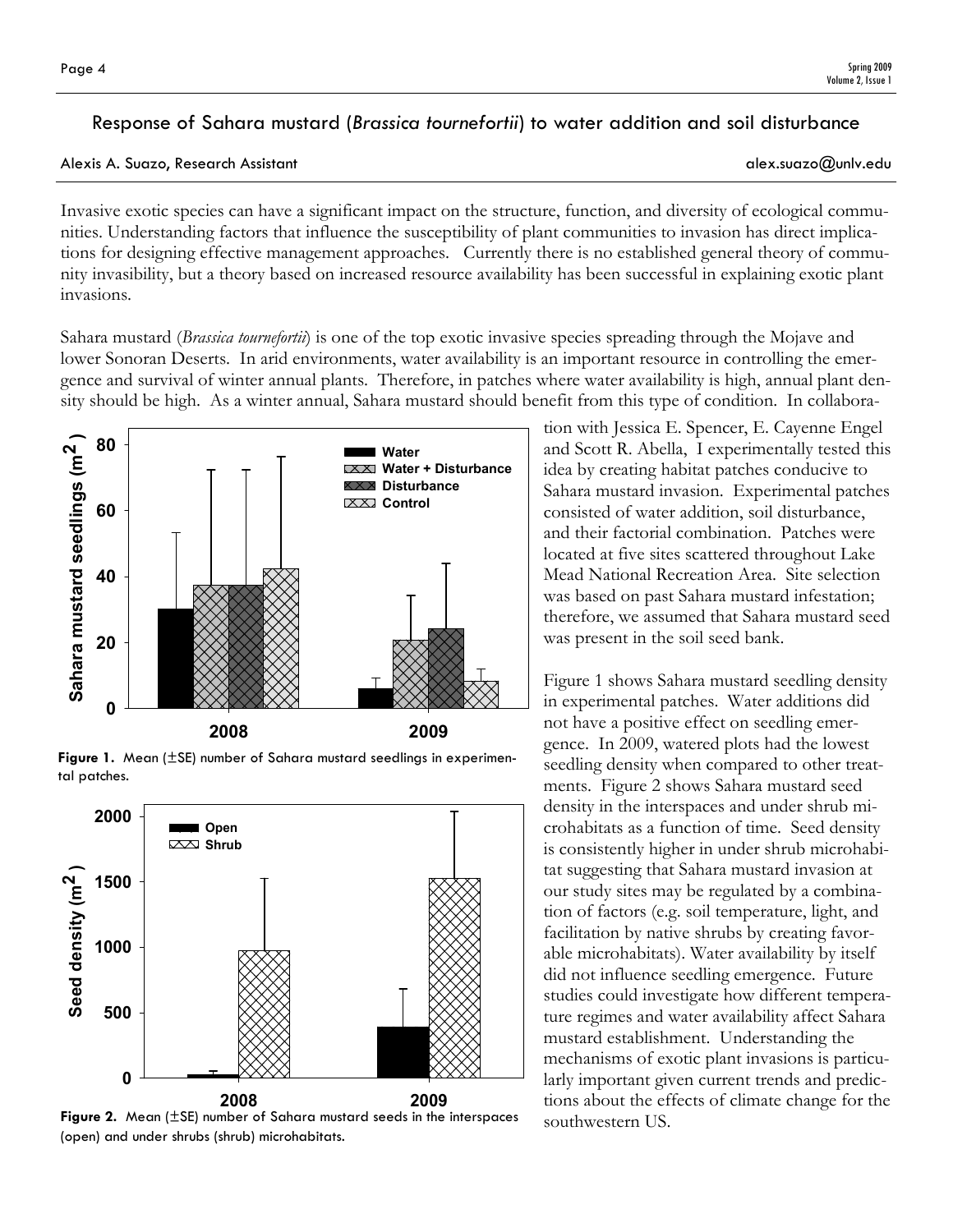### Joint Fire Science Update

#### Donovan Craig, Research Assistant donovan.craig@unlv.edu

It has now been more than one year since the field trials for post-fire planting and seeding effectiveness were implemented. The seeding portion of the study, established at the end of January 2008, has had no plant establishment to date. As a result, we decided to examine the effects of granivory on seeded species. In Fall 2008, Alex Suazo and I implemented a study examining the roles ants and rodents play in seed removal. We established randomized blocks of cages in both burned and unburned habitat near Goodsprings, Nevada. The treatments consisted of ant-inclusion/ rodent-exclusion cages, rodent-inclusion/ ant-exclusion cages, and total exclusion cages. We added 20 seeds each of nine species into Petri dishes and placed them into the cages and allowed four days to pass until retrieving the seed dishes. We are repeating this each month throughout the year to account for changes in granivore activity. Preliminary results (fall and winter) indicate that seed removal is higher in the unburned area and that rodents are the driving force behind this (Figure 1). Rodents are targeting larger seeds like Coleogyne ramosissima while ants seem to be targeting small seeds like *Penste*mon bicolor. As we continue these trials throughout the year, we expect to see more activity by both ants and rodents.

Results from the outplanting portion of the study are indicating that adding supplemental water in the form of slow-release water gel packs and protecting the plant with a shelter increase survival. Data from all species are included to reflect treatment differences only (Figure 2). Some plant species such as Sphaeralcea ambigua are also exhibiting a higher tolerance (thus survival) to outplanting. While all plant species did not start on equal terms (e.g. size), four





Figure 2. Proportions of surviving plants by treatment.